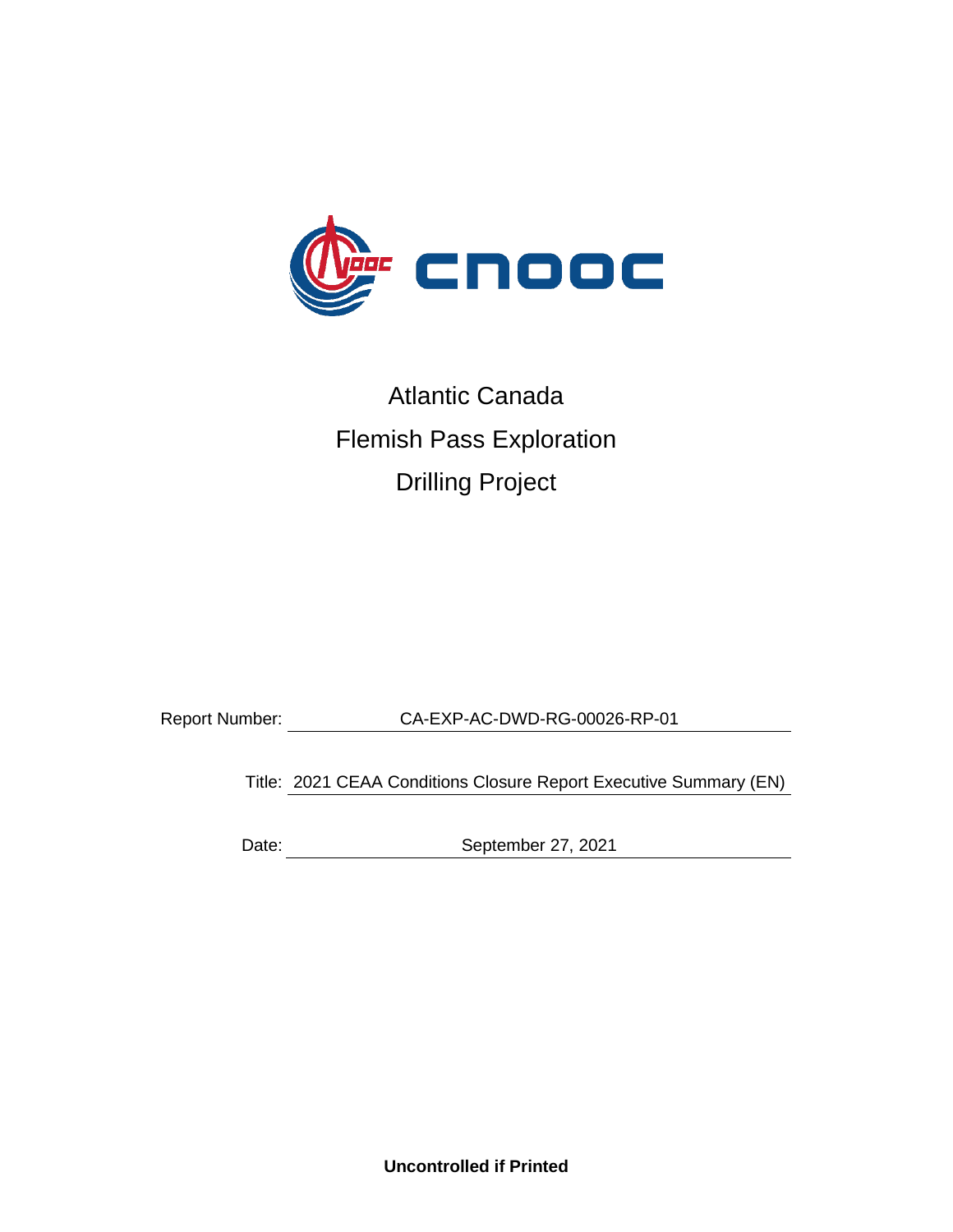

#### **Document Approval Matrix**

| <b>Issue</b> | Date             | <b>Reason for</b><br>Change | Author(s)                       | <b>Endorsed by</b>                                      |
|--------------|------------------|-----------------------------|---------------------------------|---------------------------------------------------------|
| Rev 1        | 27-Sept-<br>2021 | N/A                         | Mark White,<br><b>HSSE Lead</b> | Todd Hartlaub,<br><b>Senior Manager, NA Exploration</b> |
|              |                  |                             |                                 |                                                         |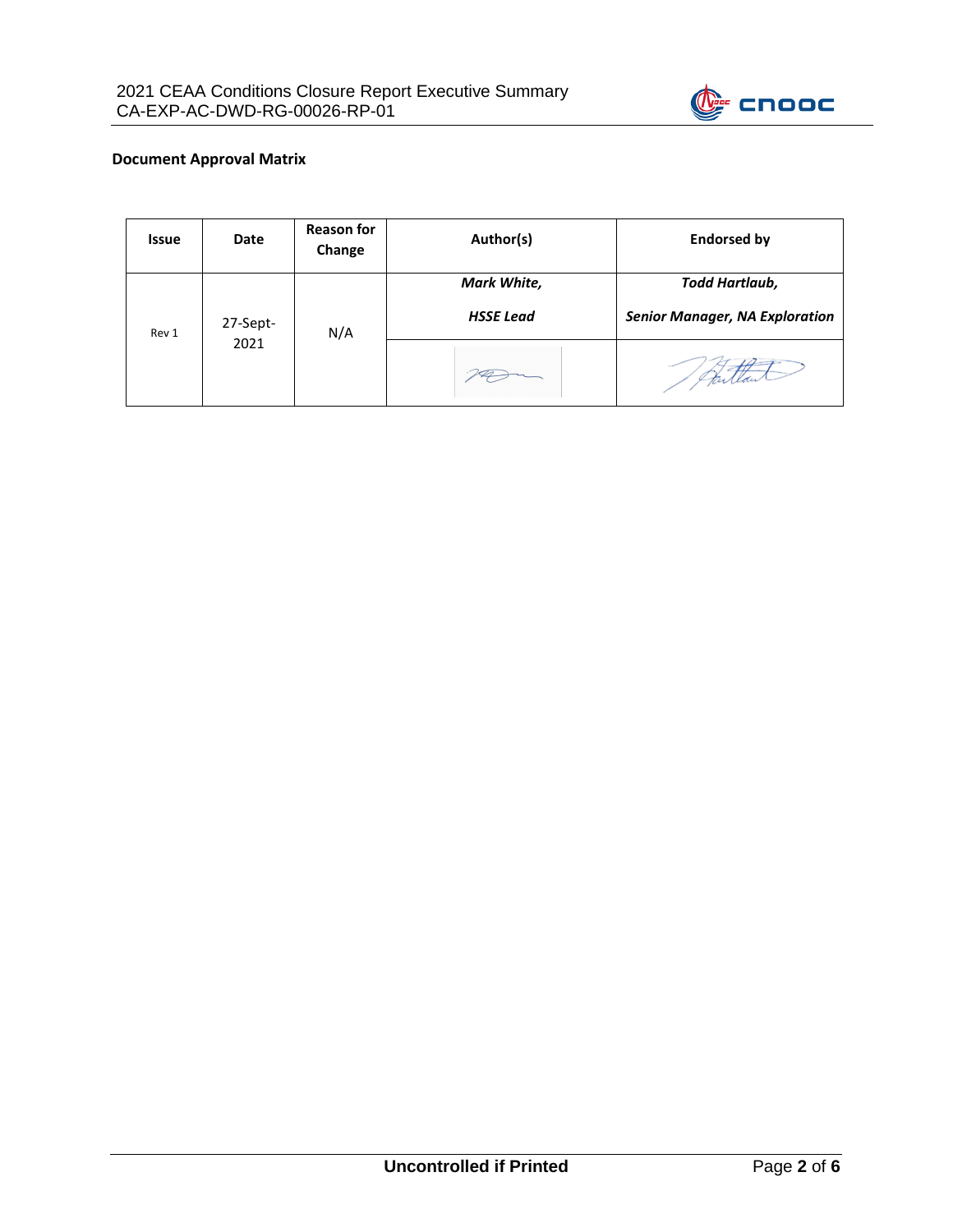

# **1.0 INTRODUCTION**

CNOOC Petroleum North America ULC (CNOOC; formerly known as Nexen Energy ULC) completed an exploration drilling program at Exploration License EL1144 in the Flemish Pass portion of the Canada-Newfoundland and Labrador Offshore Area.

CNOOC drilled a single exploration well in 2021, Pelles A-71. The Pelles prospect is located on EL1144 (Figure 1) in approximately 1160 m water depth. Drilling activities were conducted utilizing the Stena Forth, a harsh environment drill ship under the Canada-Newfoundland and Labrador Offshore Petroleum Board (C-NLOPB) Operations Authorization.



**Figure 1. Stakeholder Map**

This document summarizes the activities completed by CNOOC to comply with the Condition 2.8 set out in the Decision Statement under Section 54 of the Canadian Environmental Assessment Act (CEAA), 2012 (hereafter known as the "Decision Statement") that was issued December 17<sup>th</sup>, 2019.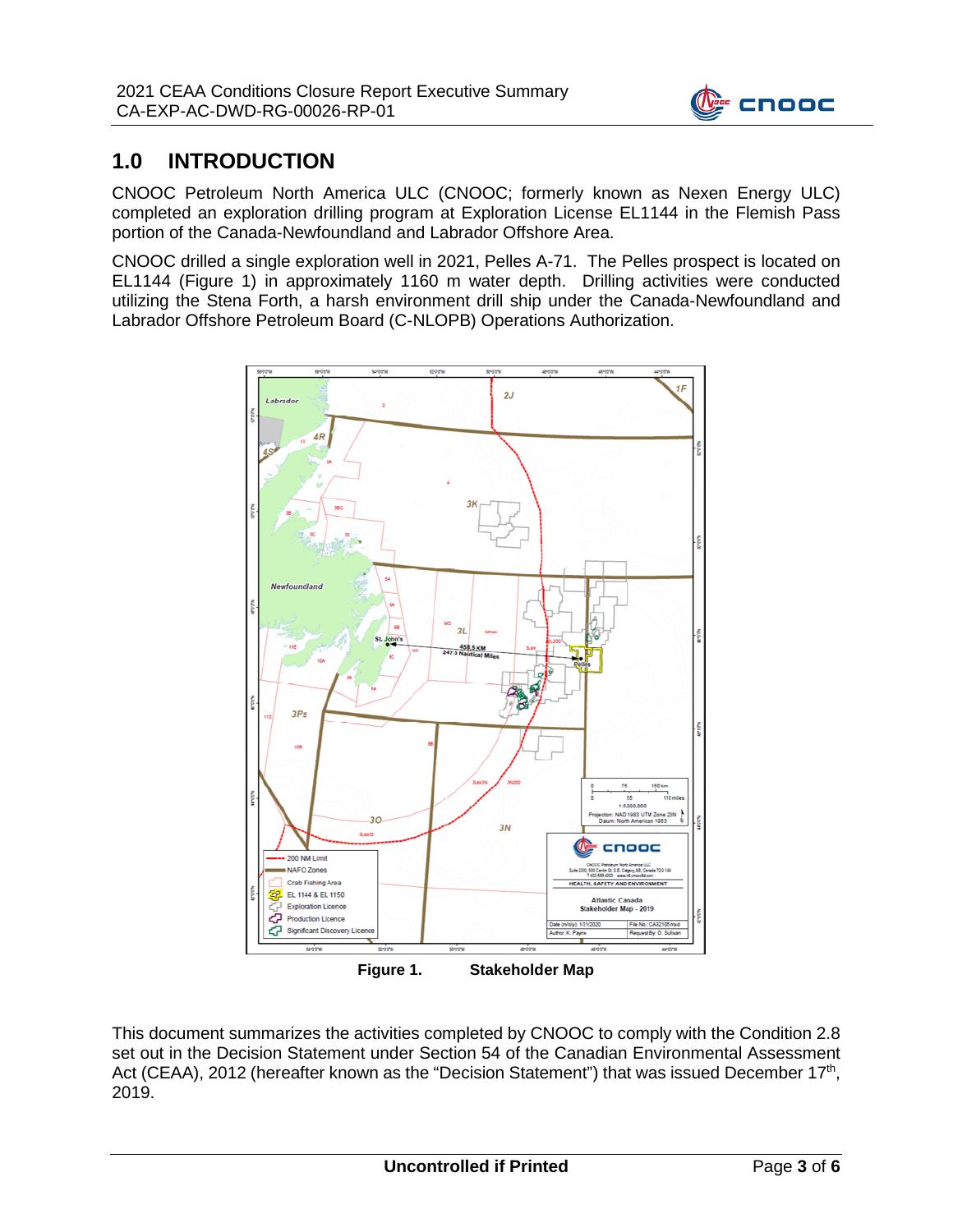

# **2.0 COMMUNICATIONS AND CONSULTATION**

Where identified as a requirement under the Decision Statement, CNOOC engaged in consultation with stakeholders in the development of the required project plans and follow up programs.

CNOOC developed a Commercial Fisheries Plan and an Indigenous Fisheries Communication Plan in consultation with the C-NLOPB, Commercial and Indigenous Fisheries prior to the commencement of operations. Prior to and throughout operations, CNOOC provided updates in accordance with these plans.

CNOOC also developed an exploration website for placing project documents that are required to be posted by the conditions set out in the decision statement. The website can be found at the following address:

<https://cnoocinternational.com/en/operations/americas/canada/atlantic-canada>

CNOOC will continue to publish the required project documentation as it becomes finalized. A notification will be sent to stakeholders within 48 hours of posting on the external website.

# **3.0 FISH AND FISH HABITAT**

CNOOC implemented mitigations to aid in the protection of fish and fish habitat. These mitigations were conducting a pre-drilling coral and sponge survey, monitoring drill cuttings, discharge monitoring and underwater sound monitoring.

## **3.1 PRE-DRILLING SURVEY**

CNOOC conducted a pre-drilling underwater visual survey at the Pelles A-71 location. The survey was designed to determine locations of aggregations of coldwater corals and sponges and was developed in consultation with the C-NLOPB and Fisheries and Oceans Canada (DFO). The location of the planned Pelles A-71 well site was revised to maintain 100 m separation from drilling activities and C-NLOPB defined coral colonies. Fish and fish habitat were characterized for the area including details on seabed substrate and coral, sponge, fish, and invertebrate presence and density. The seabed video survey was conducted with an ROV at the Pelles A-71 site and was assessed against C-NLOPB guidance on coral colonies.

## **3.2 DRILL CUTTINGS MONITORING**

CNOOC developed and implemented a drill cuttings monitoring follow up program in consultation with DFO and the C-NLOPB. The plan was implemented during Pelles A-71 drilling operations in order to verify the accuracy of predictions made in the Environmental Impact Statement.

#### **3.2.1 Synthetic-Based Fluid on Cuttings**

CNOOC had a performance target for Synthetic-Based Fluids on Cuttings (SOC) discharged to sea based on the Offshore Waste Treatment Guidelines of not exceeding 6.9g/100g oil on wet solid. This target was maintained for the duration of the campaign with 3.84g/100g 48 hour cumulative (rolling) massed average SOC wet being the highest level reached.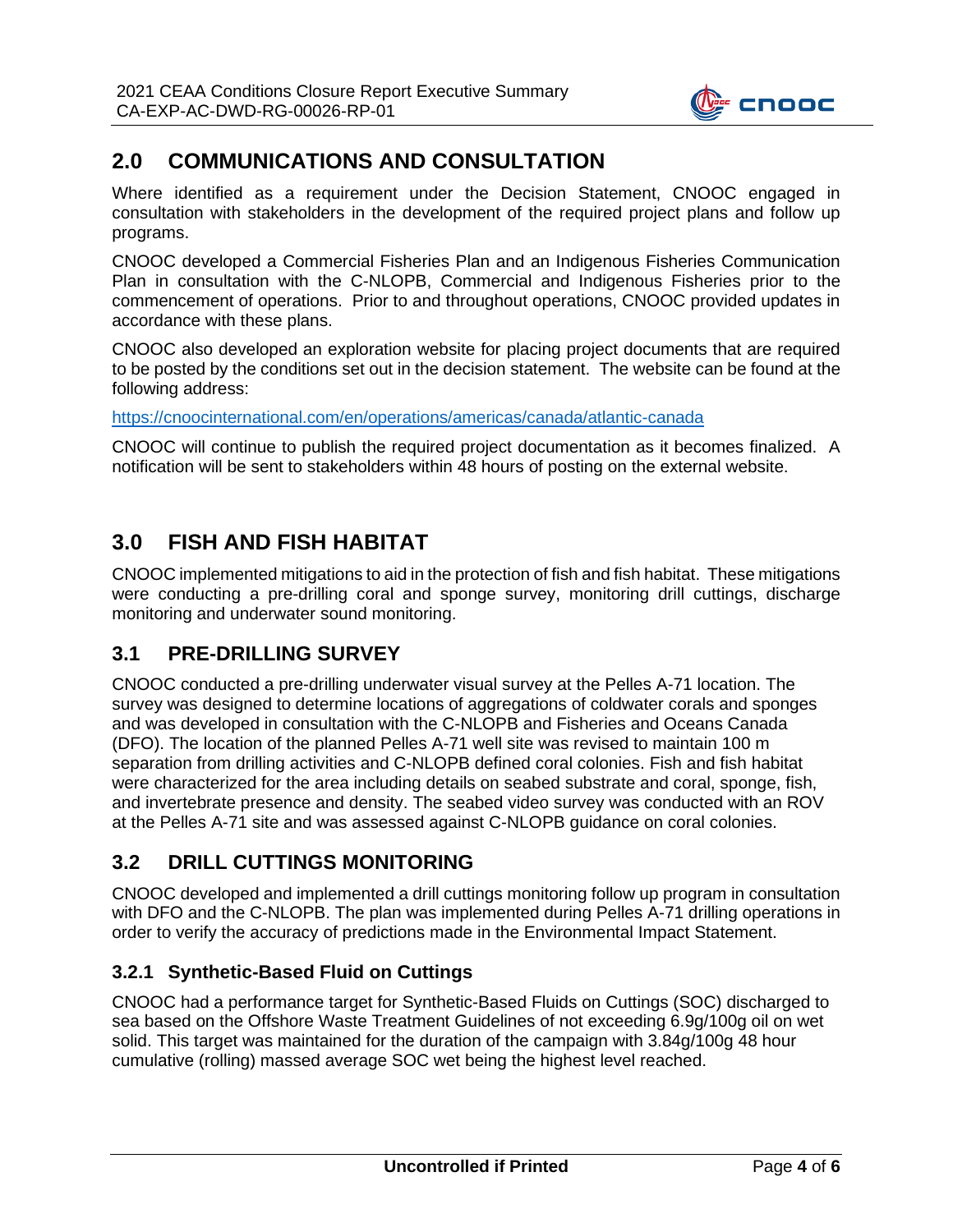

#### **3.2.2 Drill Cuttings Modelling**

Drill cuttings were predicted to be mostly distributed SSW from the wellhead with the majority of cuttings deposited within 500 m, with some SBM cuttings out to 2 km. Cuttings deposition extent and thickness was evaluated through a combination of visual assessments, depth penetration measurements, comparison to subsea infrastructure, and deposition poles. Based on these combined survey methodologies, the observed accumulated drill cuttings footprint was limited to within 100 m from the wellhead with drifts of low quantities of drill cuttings approximately 625 m from the wellhead. Overall, the observed drill cuttings deposition had a lower extent and lower thickness relative to model predictions.

## **3.3 DISCHARGE MONITORING**

CNOOC treated all discharges into the marine environment in compliance with the approved Environmental Protection Plan that was drafted in accordance with the Offshore Waste Treatment Guidelines. Monthly compliance monitoring reports were submitted to the C-NLOPB for regulated waste streams.

CNOOC chemicals were selected in accordance with CNOOC's Chemical Screening Procedural Aid that was created in alignment with the Offshore Chemical Selection Guidelines for Drilling & Production Activities on Frontier Lands.

## **3.4 UNDERWATER SOUND MONITORING**

CNOOC developed and implemented an underwater sound monitoring program in consultation with DFO and the C-NLOPB. The plan was implemented by WOOD / JASCO during Pelles A-71 operations in order to verify the accuracy of underwater sound levels as predicted in the Environmental Impact Statement.

Sound levels recorded at 1km from the Stena Forth exceeded background levels but were lower than predicted during pre-campaign modelling. At 40 km from the Stena Forth sound levels from the drill ship were difficult to detect.

JASCO recorded no exceedance of the threshold for permanent threshold shifts at the 1km site, and no threshold exceedances for temporary hearing threshold shifts in low-frequency cetaceans. JASCO recorded threshold exceedances for temporary threshold shift criteria for high frequency cetaceans, at the 1km recorder, during the first fifteen days of drilling, during the last three days of drilling, and on two occasions in between. JASCO attributed these exceedances to a high frequency source: perhaps a USBL pinger or acoustic modem. The exceedances were on the order of 3-5 dB per day. An animal would need to remain at close proximity to such a source for many hours before experiencing a temporary hearing threshold shift, and research suggests that animals would avoid the source rather than incur an actual threshold shift.

# **4.0 MARINE MAMMAL AND SEA TURTLES**

CNOOC developed a marine mammal monitoring plan for vertical seismic surveys in consultation with DFO and the C-NLOPB. This plan was implemented during Vertical Seismic Profiling (VSP) operations on the Pelles A-71 well.

The plan included monitoring for marine mammals and sea turtles inside the 500-metre radius safety zone around the seismic source during VSP activities by visual observation and passive acoustic monitoring (PAM). During project operations, mitigation protocols were implemented by